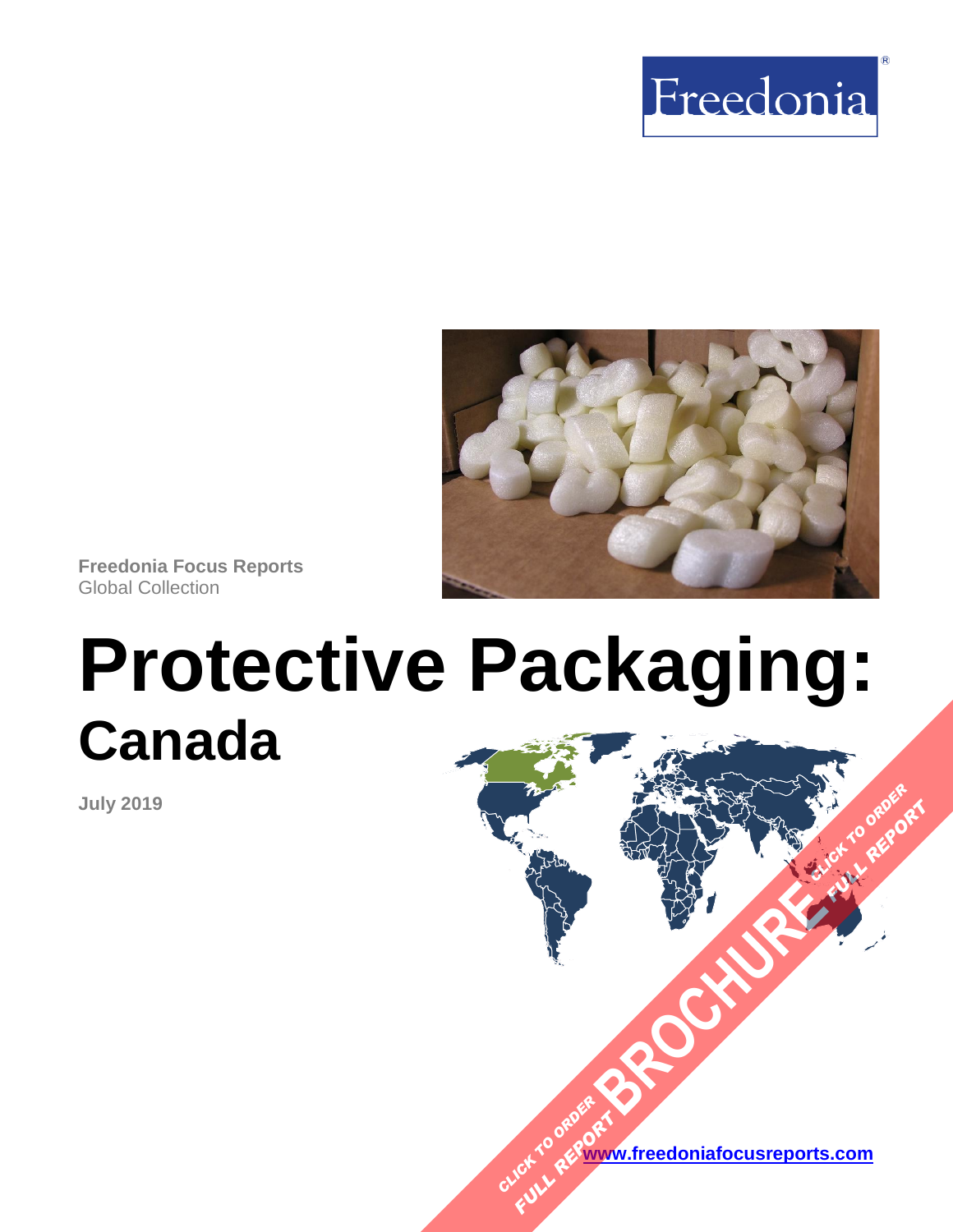# **Table of Contents**

| 1. Highlights                     | $\overline{\mathbf{3}}$ |
|-----------------------------------|-------------------------|
| 2. Market Environment             | $\overline{\mathbf{4}}$ |
| <b>Historical Trends</b>          | $\overline{4}$          |
| Key Economic Indicators           | $6\,$                   |
| <b>Sustainability Issues</b>      | $\overline{7}$          |
| North America Regional Outlook    | 9                       |
| 3. Segmentation & Forecasts       | 10                      |
| Products                          | 10                      |
| Flexible                          | 11                      |
| Foam                              | 11                      |
| Rigid                             | 12                      |
| Markets                           | 14                      |
| <b>Durable Goods</b>              | 15                      |
| Nondurable Goods                  | 15                      |
| E-Commerce                        | 15                      |
| <b>Retail &amp; Other Markets</b> | 16                      |
| 4. Industry Structure             | 18                      |
| <b>Industry Characteristics</b>   | 18                      |
| <b>Market Leaders</b>             | 19                      |
| Sealed Air                        | 19                      |
| Signode                           | 20                      |
| Sonoco Products                   | 20                      |
| 5. About This Report              | 22                      |
| Scope                             | 22                      |
| Sources                           | 22                      |
| <b>Industry Codes</b>             | 23                      |
| Freedonia Methodology             | 23                      |
| Resources                         | 25                      |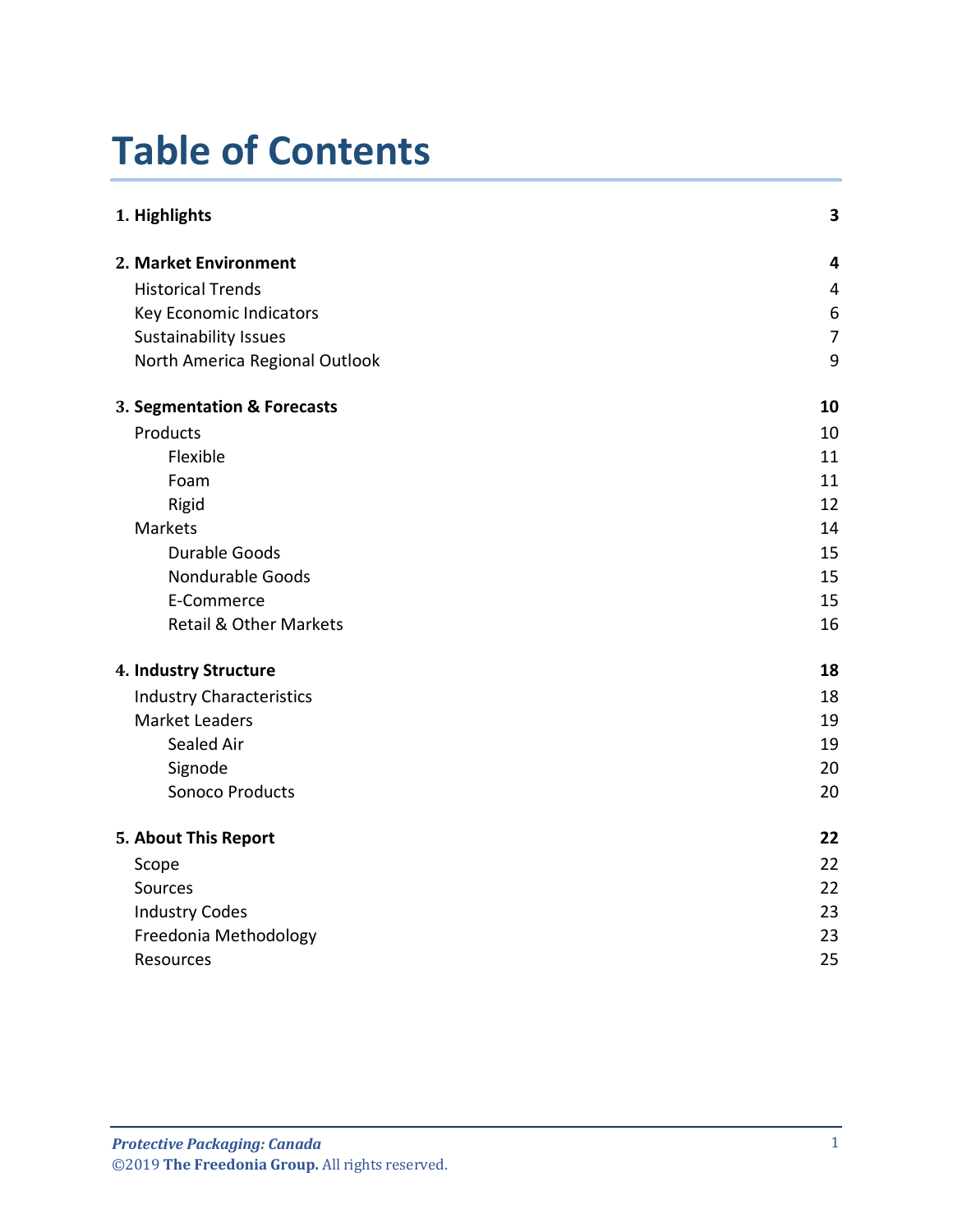# **List of Tables & Figures**

| Figure 1   Canada: Key Trends in the Protective Packaging Market, 2018 - 2023     | 3  |
|-----------------------------------------------------------------------------------|----|
| Figure 2   Canada: Protective Packaging Demand Trends, 2008 - 2018                | 4  |
| Table 1   Canada: Key Indicators for Protective Packaging Demand, 2008 - 2023     |    |
| (2017US\$ bil)                                                                    | 6  |
| Figure 3   North America: Protective Packaging Demand by Country, 2018 (%)        | 9  |
| Figure 4   Canada: Protective Packaging Demand by Product, 2008 - 2023 (US\$ mil) | 10 |
| Table 2   Canada: Protective Packaging Demand by Product, 2008 - 2023 (US\$ mil)  | 10 |
| Figure 5   Canada: Protective Packaging Demand by Product, 2008 - 2023 (%)        | 13 |
| Figure 6   Canada: Protective Packaging Demand by Market, 2008 - 2023 (US\$ mil)  | 14 |
| Table 3   Canada: Protective Packaging Demand by Market, 2008 - 2023 (US\$ mil)   | 14 |
| Figure 7   Canada: Protective Packaging Demand by Market, 2008 – 2023 (%)         | 17 |
| Table 4   Canada: Selected Participants in the Protective Packaging Industry      | 19 |
| Table 5   NAICS & SIC Codes Related to Protective Packaging                       | 23 |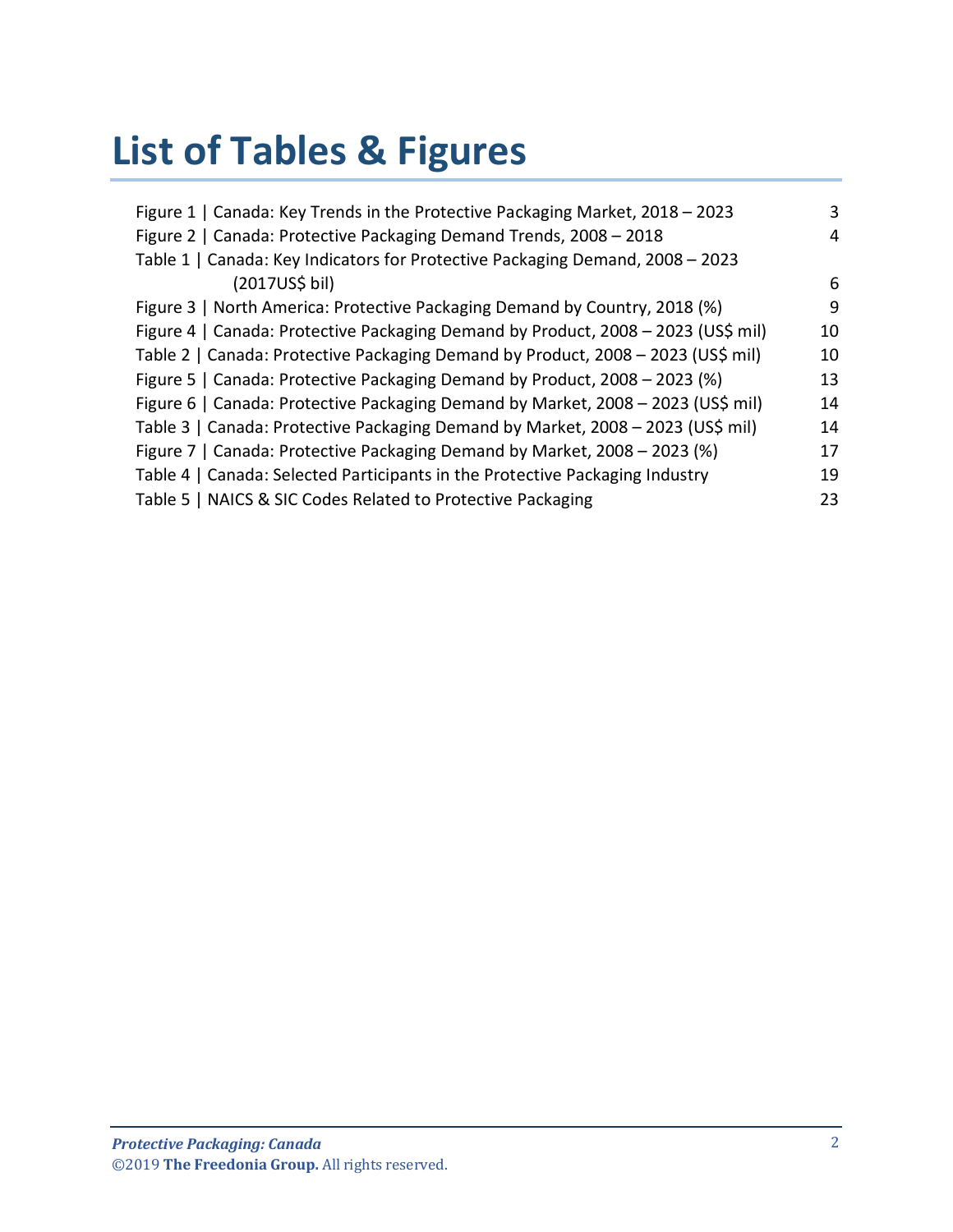# <span id="page-3-1"></span><span id="page-3-0"></span>**Scope**

This report forecasts to 2023 protective packaging demand in Canada in nominal US dollars at the manufacturer level. Total demand is segmented by product in terms of:

- flexible
- foam
- rigid

Total demand is also segmented by market as follows:

- durable goods
- nondurable goods
- e-commerce
- retail and other markets such as products sold to consumers and moving companies

To illustrate historical trends, total demand is provided in annual series from 2008 to 2018; the various segments are reported at five-year intervals for 2008, 2013, and 2018.

Excluded from the scope of this report are active insulated shipping containers employing electricity or other power sources to maintain a temperature-controlled environment inside an insulated enclosure. Retail packaging such as blister packs and clamshells are also excluded.

For any given historical year, US dollar amounts are obtained from values expressed in the applicable local currency. These local currency values are converted to US dollars at the average annual exchange rate for that year. For forecast years, the US dollar amounts assume the same annual exchange rate at that prevailing in 2018.

Key macroeconomic indicators are also provided with quantified trends. Other various topics, including profiles of pertinent leading companies, are covered in this report. A full outline of report items by page is available in the Table of Contents.

## <span id="page-3-2"></span>**Sources**

*Protective Packaging: Canada* (FA30020) is based on *[Global Protective Packaging,](http://www.freedoniagroup.com/DocumentDetails.aspx?ReferrerId=FL-FOCUS&studyid=3741)* a comprehensive industry study published by The Freedonia Group. Reported findings represent the synthesis and analysis of data from various primary, secondary, macroeconomic, and demographic sources, such as:

• firms participating in the industry, and their suppliers and customers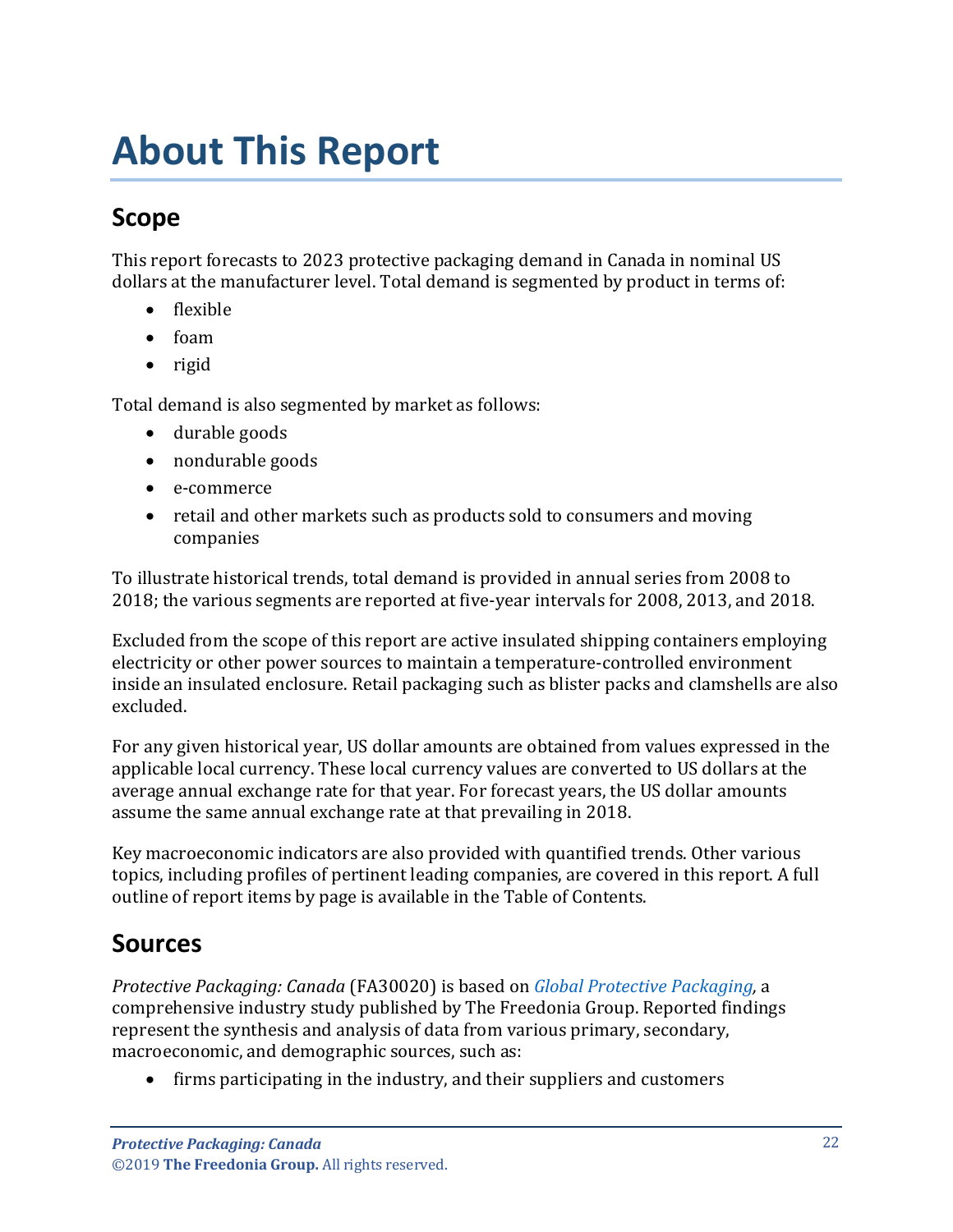- government/public agencies
- intergovernmental and non-governmental organizations
- trade associations and their publications
- the business and trade press
- indicator forecasts by The Freedonia Group
- the findings of other reports and studies by The Freedonia Group

Specific sources and additional resources are listed in the Resources section of this publication for reference and to facilitate further research.

## <span id="page-4-0"></span>**Industry Codes**

<span id="page-4-2"></span>

| Table 5   NAICS & SIC Codes Related to Protective Packaging |                                                                                                |                                           |                                  |  |
|-------------------------------------------------------------|------------------------------------------------------------------------------------------------|-------------------------------------------|----------------------------------|--|
| <b>NAICS/SCIAN 2017</b>                                     |                                                                                                | <b>SIC</b>                                |                                  |  |
|                                                             | <b>North American Industry Classification System</b>                                           | <b>Standard Industrial Classification</b> |                                  |  |
| 322211                                                      | Corrugated and Solid Fiber Box Mfg                                                             | 2653                                      | Corrugated and Solid Fiber Boxes |  |
| 322220                                                      | Paper Bag and Coated and Treated Paper Mfg                                                     | 2674                                      | Bags - Uncoated & Multiwall      |  |
| 326140                                                      | Polystyrene Foam Product Mfg                                                                   | 3086                                      | <b>Plastic Foam Products</b>     |  |
| 326150<br>326199                                            | Urethane and Other Foam Product (Except)<br>Polystyrene) Mfg<br>All Other Plastics Product Mfg | 3089                                      | <b>Plastic Products, NEC</b>     |  |

Source: US Census Bureau

## <span id="page-4-1"></span>**Freedonia Methodology**

The Freedonia Group, a subsidiary of MarketResearch.com, has been in business for more than 30 years and in that time has developed a comprehensive approach to data analysis that takes into account the variety of industries covered and the evolving needs of our customers.

Every industry presents different challenges in market sizing and forecasting, and this requires flexibility in methodology and approach. Freedonia methodology integrates a variety of quantitative and qualitative techniques to present the best overall picture of a market's current position as well as its future outlook: When published data are available, we make sure they are correct and representative of reality. We understand that published data often have flaws either in scope or quality, and adjustments are made accordingly. Where no data are available, we use various methodologies to develop market sizing (both top-down and bottom-up) and then triangulate those results to come up with the most accurate data series possible. Regardless of approach, we also talk to industry participants to verify both historical perspective and future growth opportunities.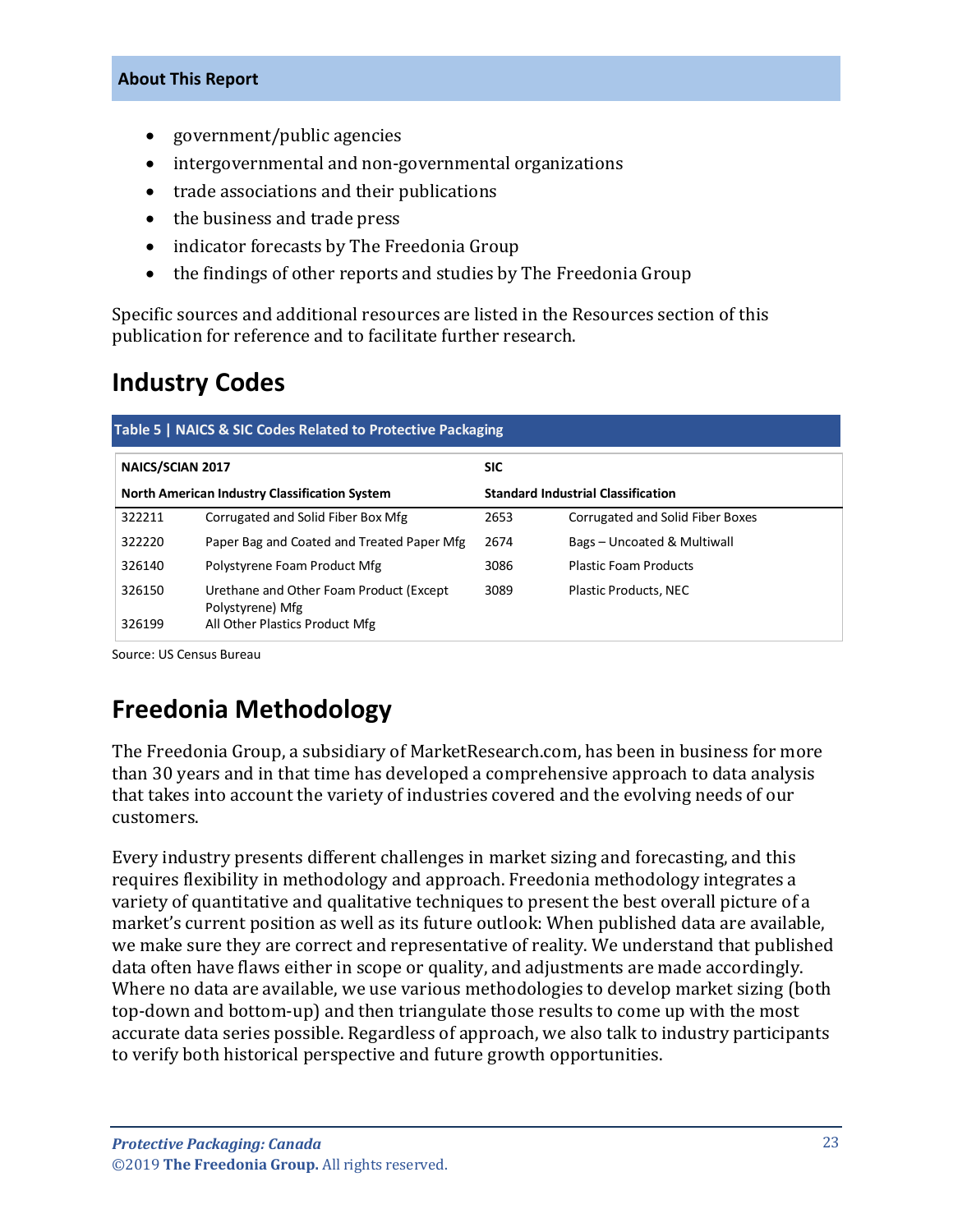Methods used in the preparation of Freedonia market research include, but are not limited to, the following activities: comprehensive data mining and evaluation, primary research, consensus forecasting and analysis, ratio analysis using key indicators, regression analysis, end use growth indices and intensity factors, purchase power parity adjustments for global data, consumer and end user surveys, market share and corporate sales analysis, product lifespan analysis, product or market life cycle analysis, graphical data modeling, long-term historical trend analysis, bottom-up and top-down demand modeling, and comparative market size ranking.

Freedonia quantifies trends in various measures of growth and volatility. Growth (or decline) expressed as an average annual growth rate (AAGR) is the least squares growth rate, which takes into account all available datapoints over a period. The volatility of datapoints around a least squares growth trend over time is expressed via the coefficient of determination, or  $r^2$ . The most stable data series relative to the trend carries an  $r^2$  value of 1.0; the most volatile – 0.0. Growth calculated as a compound annual growth rate (CAGR) employs, by definition, only the first and last datapoints over a period. The CAGR is used to describe forecast growth, defined as the expected trend beginning in the base year and ending in the forecast year. Readers are encouraged to consider historical volatility when assessing particular annual values along the forecast trend, including in the forecast year.

## **Copyright & Licensing**

The full report is protected by copyright laws of the United States of America and international treaties. The entire contents of the publication are copyrighted by The Freedonia Group.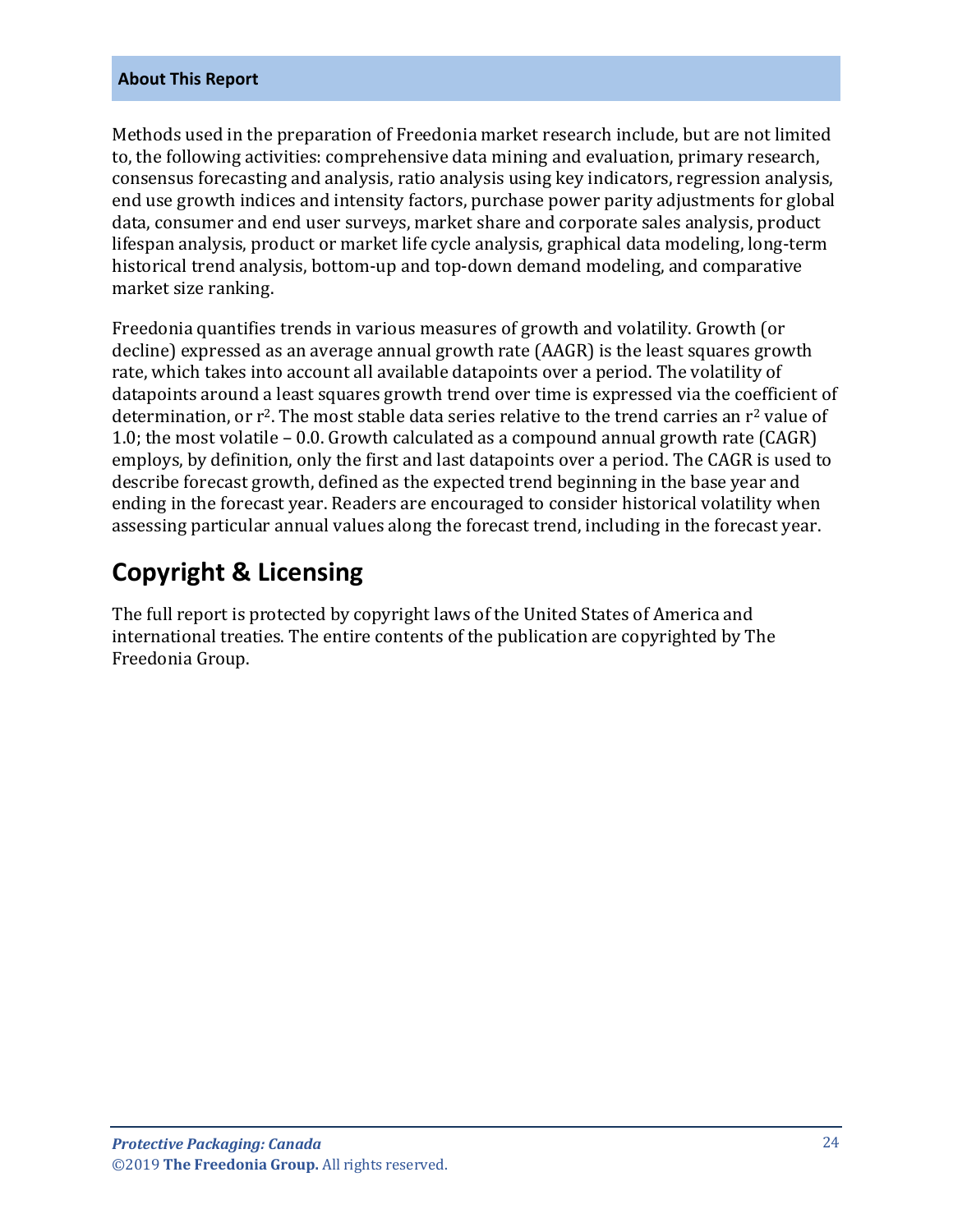#### <span id="page-6-0"></span>**Resources**

#### **The Freedonia Group**

 *[Global Protective Packaging](http://www.freedoniagroup.com/DocumentDetails.aspx?ReferrerId=FL-FOCUS&studyid=3741)* **[Freedonia Industry Studies](http://www.freedoniagroup.com/Home.aspx?ReferrerId=FL-Focus)**

 *[Corrugated & Paperboard Boxes](http://www.freedoniagroup.com/DocumentDetails.aspx?ReferrerId=FL-FOCUS&studyid=3686) [Global Bulk Packaging](http://www.freedoniagroup.com/DocumentDetails.aspx?ReferrerId=FL-FOCUS&studyid=3612) [Global E-Commerce](http://www.freedoniagroup.com/DocumentDetails.aspx?ReferrerId=FL-FOCUS&studyid=3724) [Global Pressure Sensitive Tapes](http://www.freedoniagroup.com/DocumentDetails.aspx?ReferrerId=FL-FOCUS&studyid=3685) [Produce Packaging Market in the US](http://www.freedoniagroup.com/DocumentDetails.aspx?ReferrerId=FL-FOCUS&studyid=3632) [Protective Packaging Market in the US](http://www.freedoniagroup.com/DocumentDetails.aspx?ReferrerId=FL-FOCUS&studyid=3544) [Retail-Ready Packaging](http://www.freedoniagroup.com/DocumentDetails.aspx?ReferrerId=FL-FOCUS&studyid=3713)*

#### **[Freedonia Focus Reports](https://www.freedoniafocusreports.com/redirect.asp?progid=89534&url=/)**

 *[Bulk Packaging: Canada](https://www.freedoniafocusreports.com/Bulk-Packaging-Canada-FA30052/?progid=89534) [Converted Flexible Packaging: United States](https://www.freedoniafocusreports.com/Converted-Flexible-Packaging-United-States-FF30014/?progid=89534) [E-Commerce: Canada](https://www.freedoniafocusreports.com/E-Commerce-Canada-FA90043/?progid=89534) [E-Commerce: United States](https://www.freedoniafocusreports.com/E-Commerce-United-States-FF90043/?progid=89534) [Global Food E-Commerce](https://www.freedoniafocusreports.com/Global-Food-E-Commerce-FW10063/?progid=89534) [Housing: Canada](https://www.freedoniafocusreports.com/Housing-Canada-FA60024/?progid=89534) [Labels: United States](https://www.freedoniafocusreports.com/Labels-United-States-FF30023/?progid=89534) [Meal Kits: United States](https://www.freedoniafocusreports.com/Meal-Kits-United-States-FF10060/?progid=89534) [Online Grocery Shopping: United States](https://www.freedoniafocusreports.com/Online-Grocery-Shopping-United-States-FF90054/?progid=89534) [Packaging: United States](https://www.freedoniafocusreports.com/Packaging-United-States-FF30035/?progid=89534) [Pharmaceutical Packaging: Canada](https://www.freedoniafocusreports.com/Pharmaceutical-Packaging-Canada-FA30018/?progid=89534) [Plastic Caps & Closures: Canada](https://www.freedoniafocusreports.com/Plastic-Caps-Closures-Canada-FA30066/?progid=89534)* **[Freedonia Custom Research](http://www.freedoniagroup.com/CustomResearch.aspx?ReferrerId=FL-Focus)**

#### **Trade Publications**

*Canadian Packaging Internet Retailer Packaging Digest Packaging Strategies Plastics News Pulpapernews.com*

#### **Agencies & Associations**

Canadian Corrugated and Containerboard Association Canadian Plastics Industry Association EPS Industry Alliance